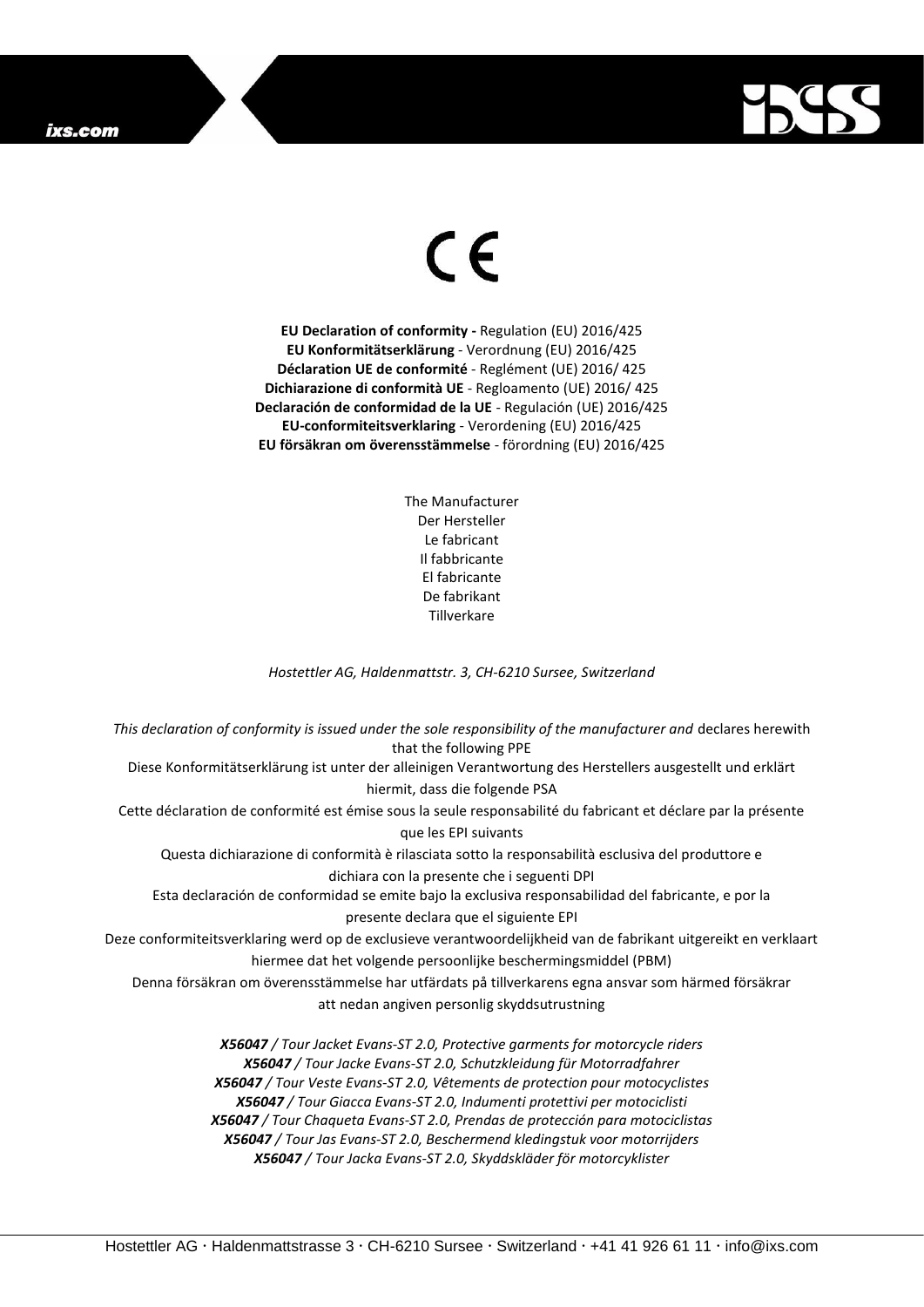



has undergone the EU-type examination conformity assessment procedure (module B) performed by the Notified Body, IDIADA AUTOMOTIVE TECHNOLOGY, S.A. (OC.0164), P. I. L'ALBORNAR, E-43710 Santa Olivia (Tarragona – Spain), which has issued the EU Type Examination Certificate No. MT21070121.

and is compliant with the following Standard: EN 17092-3:2020 (AA)

## das EU-Baumusterprüfungs-Konformitätsbewertungsverfahren durchlaufen hat (Modul B), durchgeführt von der benannten Stelle, IDIADA AUTOMOTIVE TECHNOLOGY, S.A. (OC.0164), P. I. L'ALBORNAR, E-43710 Santa Olivia (Tarragona – Spanien), die die EU-Baumusterprüfbescheinigung Nr. MT21070121 ausgestellt hat.

und entspricht der folgenden Norm: EN 17092-3:2020 (AA)

a subi la procédure d'évaluation de la conformité pour l'examen de type UE (module B) réalisée par l'organisme notifié, IDIADA AUTOMOTIVE TECHNOLOGY, S.A. (OC.0164), P. I. L'ALBORNAR, E-43710 Santa Olivia (Tarragona – Espagne), qui a délivré le certificat d'examen de type UE n°. MT21070121

Et est conforme à la norme suivante: EN 17092-3:2020 (AA)

è stato sottoposto alla procedura di valutazione della conformità dell'esame UE del tipo (modulo B) eseguita dall'organismo notificato, IDIADA AUTOMOTIVE TECHNOLOGY, S.A. (OC.0164), P. I. L'ALBORNAR, E-43710 Santa Olivia (Tarragona – Spagna), che ha rilasciato il certificato di esame UE del tipo n. MT21070121.

Ed è conforme alla seguente norma: EN 17092-3:2020 (AA)

ha sido sometido al procedimiento de evaluación de conformidad del examen de tipo UE (módulo B) realizado por el organismo notificado, IDIADA AUTOMOTIVE TECHNOLOGY, S.A. (OC.0164), P. I. L'ALBORNAR, E-43710 Santa Olivia (Tarragona – España), que ha emitido el certificado de examen UE de tipo no. MT21070121.

Y cumple con el siguiente estándar: EN 17092-3:2020 (AA)

de EG-typekeuring-conformiteitsbeoordelingsprocedure doorlopen (module B) heeft,uitgevoerd door de aangemelde instantie IDIADA AUTOMOTIVE TECHNOLOGY, S.A. (OC.0164), P. I. L'ALBORNAR, E-43710 Santa Olivia (Tarragona – Spanje) die het certificaat van EG-typeonderzoek nr. MT21070121 afgegeven heeft,

en voldoet aan de volgende norm: EN 17092-3:2020 (AA)